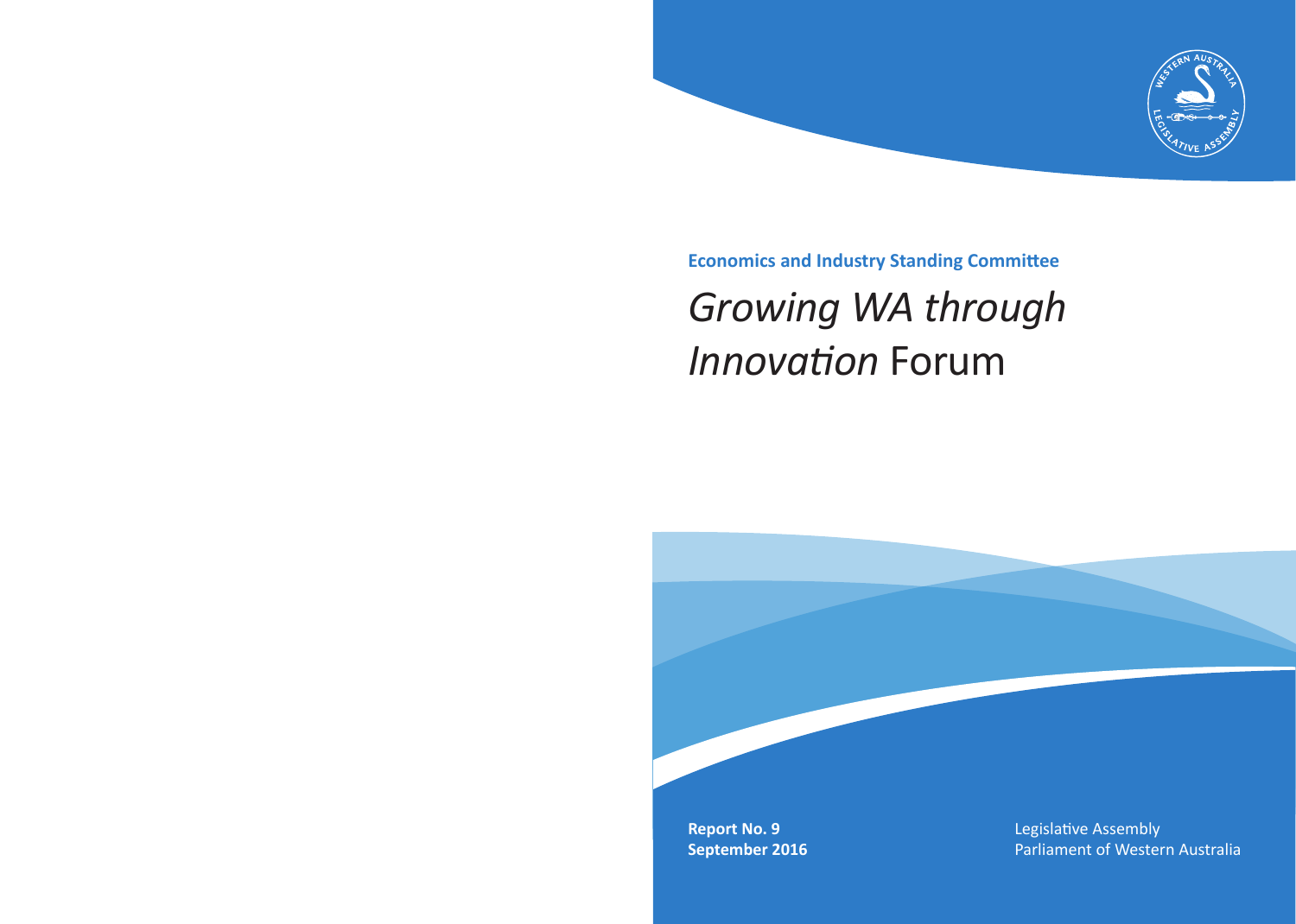#### Committee Members

| Chair          | Mr I.C. Blayney, MLA<br>Member for Geraldton   |
|----------------|------------------------------------------------|
| Deputy Chair   | Hon F.M. Logan, MLA<br>Member for Cockburn     |
| <b>Members</b> | Mr J. Norberger, MLA<br>Member for Joondalup   |
|                | Mr P.C. Tinley, AM, MLA<br>Member for Willagee |
|                | Hon T.K. Waldron, MLA<br>Member for Wagin      |

#### Committee Staff

| Principal Research Officer | Dr Loraine Abernethie, PhD        |
|----------------------------|-----------------------------------|
| Research Officer           | Mr Michael Burton, BEc, BA (Hons) |
| Legislative Assembly       | Tel: (08) 9222 7494               |

Parliament House Fax: (08) 9222 7804 Harvest Terrace **Email:** laeisc@parliament.wa.gov.au PERTH WA 6000 Website: www.parliament.wa.gov.au/eisc

#### **Published by the Parliament of Western Australia, Perth. September 2016.** ISBN: 978-1-925116-77-9

(Series: Western Australia. Parliament. Legislative Assembly. Committees. Economics and Industry Standing Committee. Report 9)

328.365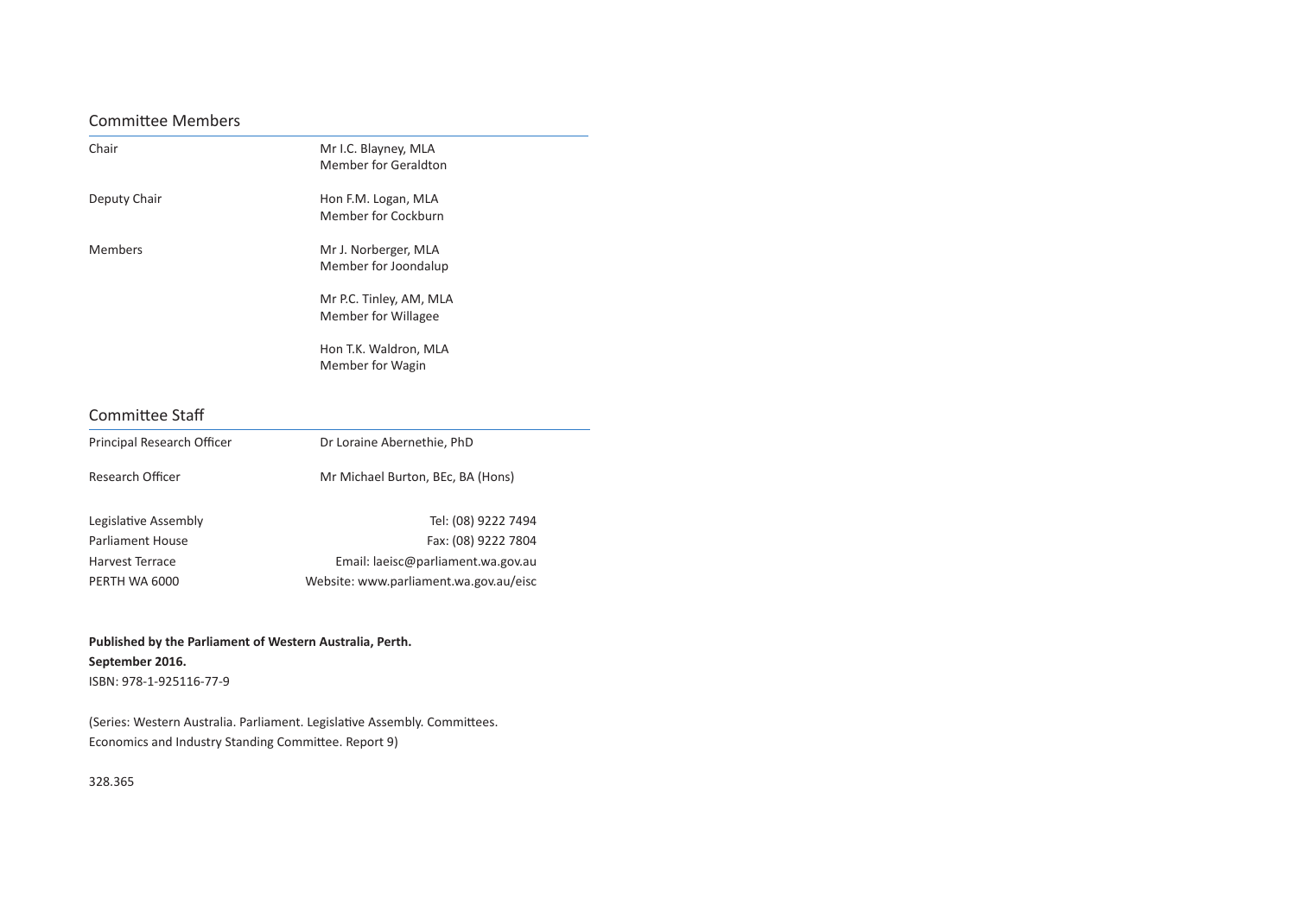## **Economics and Industry Standing Committee**

## *Growing WA through Innovation* Forum

Report No. 9

Presented by

**Mr I.C. Blayney, MLA**

Laid on the Table of the Legislative Assembly on 22 September 2016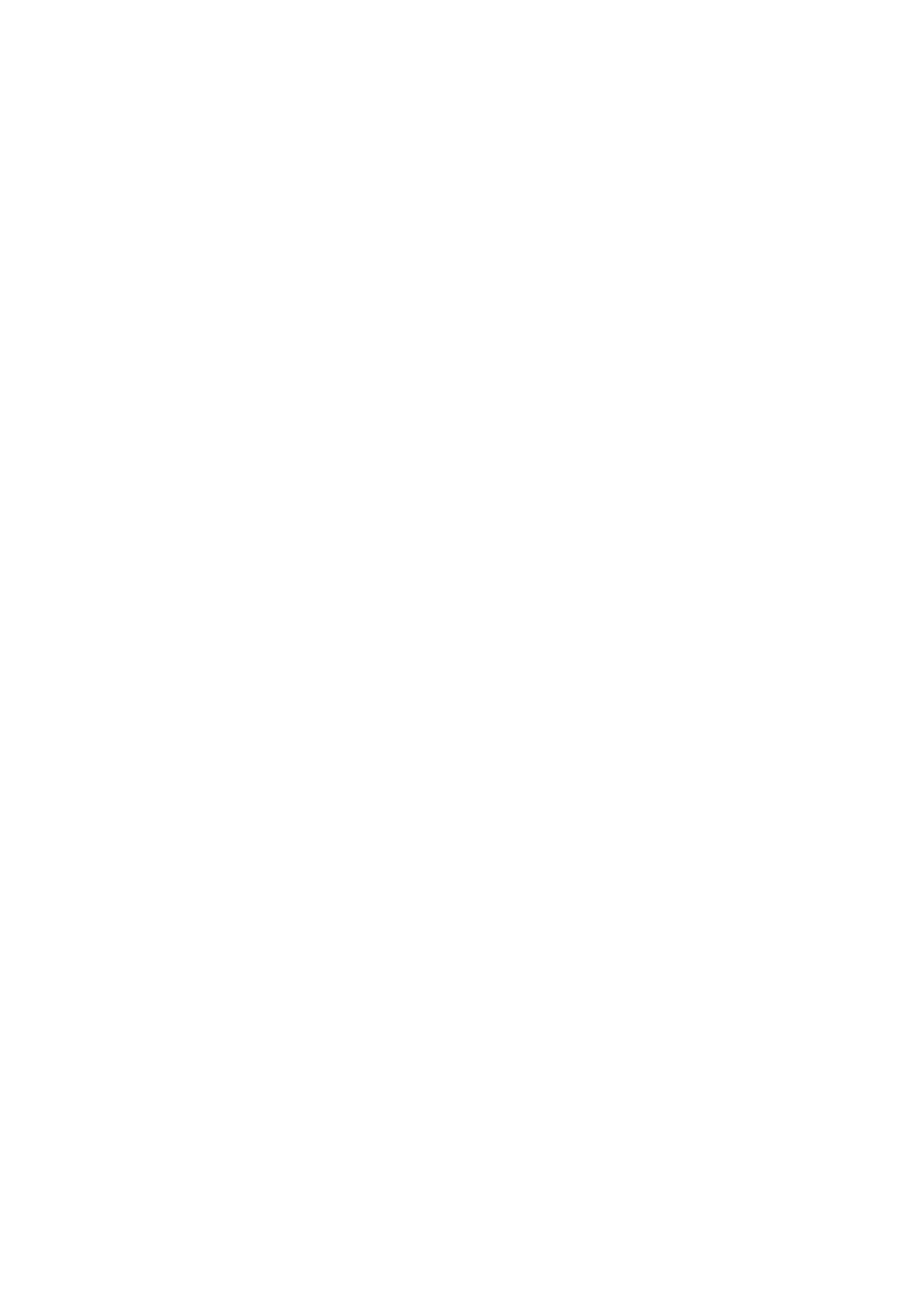### **Chairman's Foreword**

n 30 June 2016, the Economics and Industry Standing Committee tabled its report titled, *Growing WA through Innovation. The Western Australian Government's role in fostering innovation to expand and diversify the economy.* That report was the result of the Committee's year-long inquiry into how technological and service innovation in Western Australia (WA) could be fostered to diversify the economy and provide a new generation of highly‐skilled jobs for Western Australians. O

The Committee's innovation inquiry was generally well-received across a broad range of sectors. The 46 submissions received, and the 58 briefings and 30 hearings held demonstrated a clear consensus on the role innovation could play in WA. As I commented in that report, the Committee's innovation inquiry demonstrated just how much research and development is being done in WA and how much creative talent there is in this state. There is some truly creative and innovative work being undertaken here by passionate and dedicated people.

In light of this, the Committee decided to hold a public forum on 17 August 2016 at Technology Park Bentley so that members could speak to the report, and explain the report findings and the practical nature of the recommendations. Most importantly, though, the forum provided an opportunity for those who had participated in the inquiry to ask questions and make comments on the report.

The forum was well-attended and I'm pleased to report that the Committee received very positive feedback on both the report and the forum. Forum participants found it interesting and useful, and appreciated the opportunity to provide feedback to Committee members. Overall, the forum was a great success and I would recommend that other committees consider holding similar events for topical and important inquiries.

I am also pleased to report that the Parliamentary Secretary for Innovation, Mr Matt Taylor, MLA, attended the forum. Mr Taylor commended the Committee on the report and advised forum participants that the government was in the process of considering its recommendations. These favourable comments hopefully signal a positive response from the government in October 2016 on how it will implement the Committee's recommendations.

I would like to thank my fellow committee members—Hon Fran Logan, MLA, Mr Jan Norberger, MLA, Mr Peter Tinley AO, MLA, and Hon Terry Waldron, MLA for being innovative enough to undertake the forum and for helping to make it such a success. I would also like to thank the Committee's Principal Research Officer, Dr Loraine Abernethie, for arranging the forum and supporting the Committee in this venture.

lan Blayey

Mr I.C. Blayney, MLA CHAIRMAN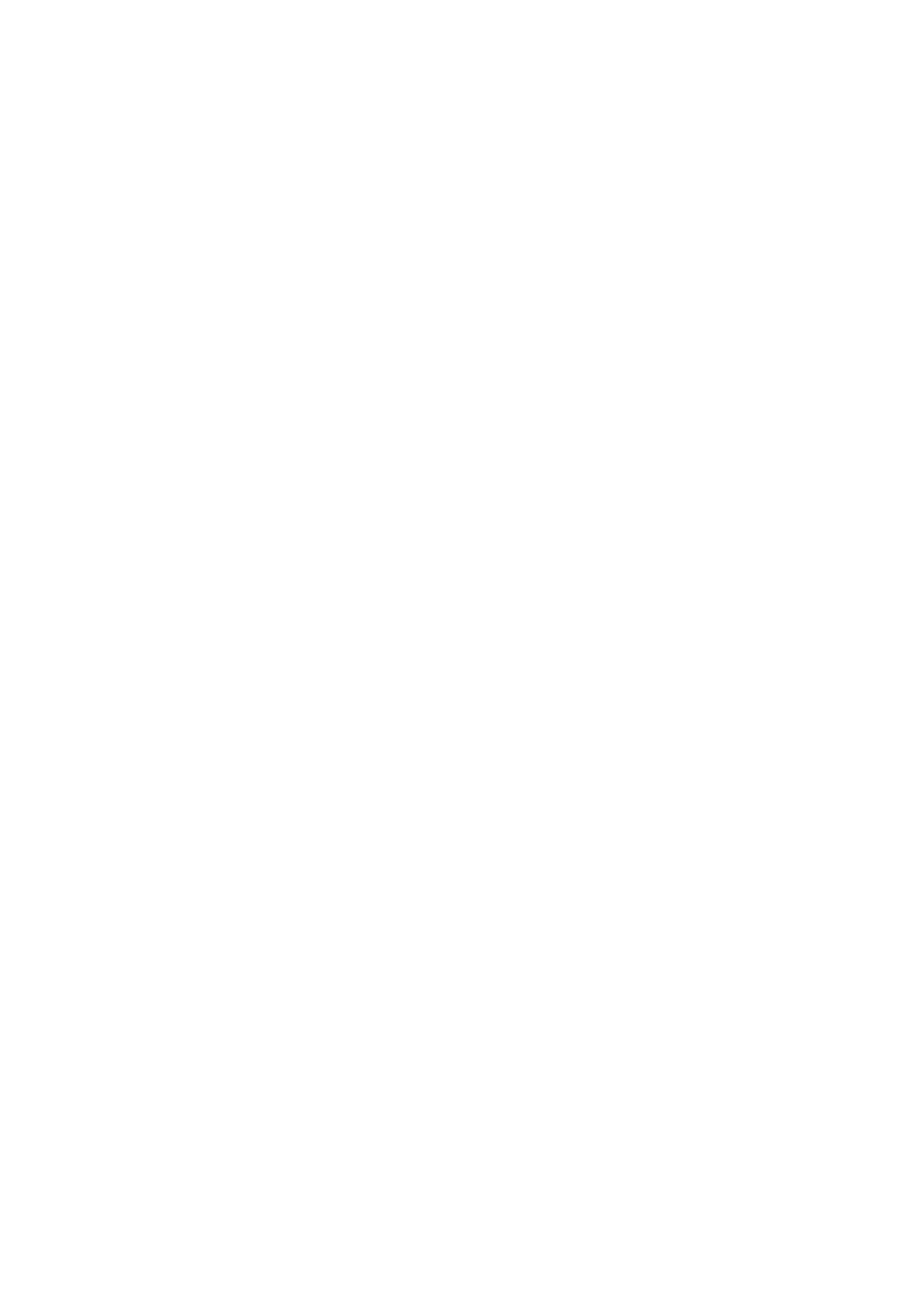## **Contents**

| 1                             | Growing WA through Innovation           |    |
|-------------------------------|-----------------------------------------|----|
| Growing WA through Innovation |                                         |    |
|                               | The Growing WA through Innovation Forum | 2  |
| Appendices                    |                                         | 5. |
| Appendix One                  | Committee's functions and powers        | 5. |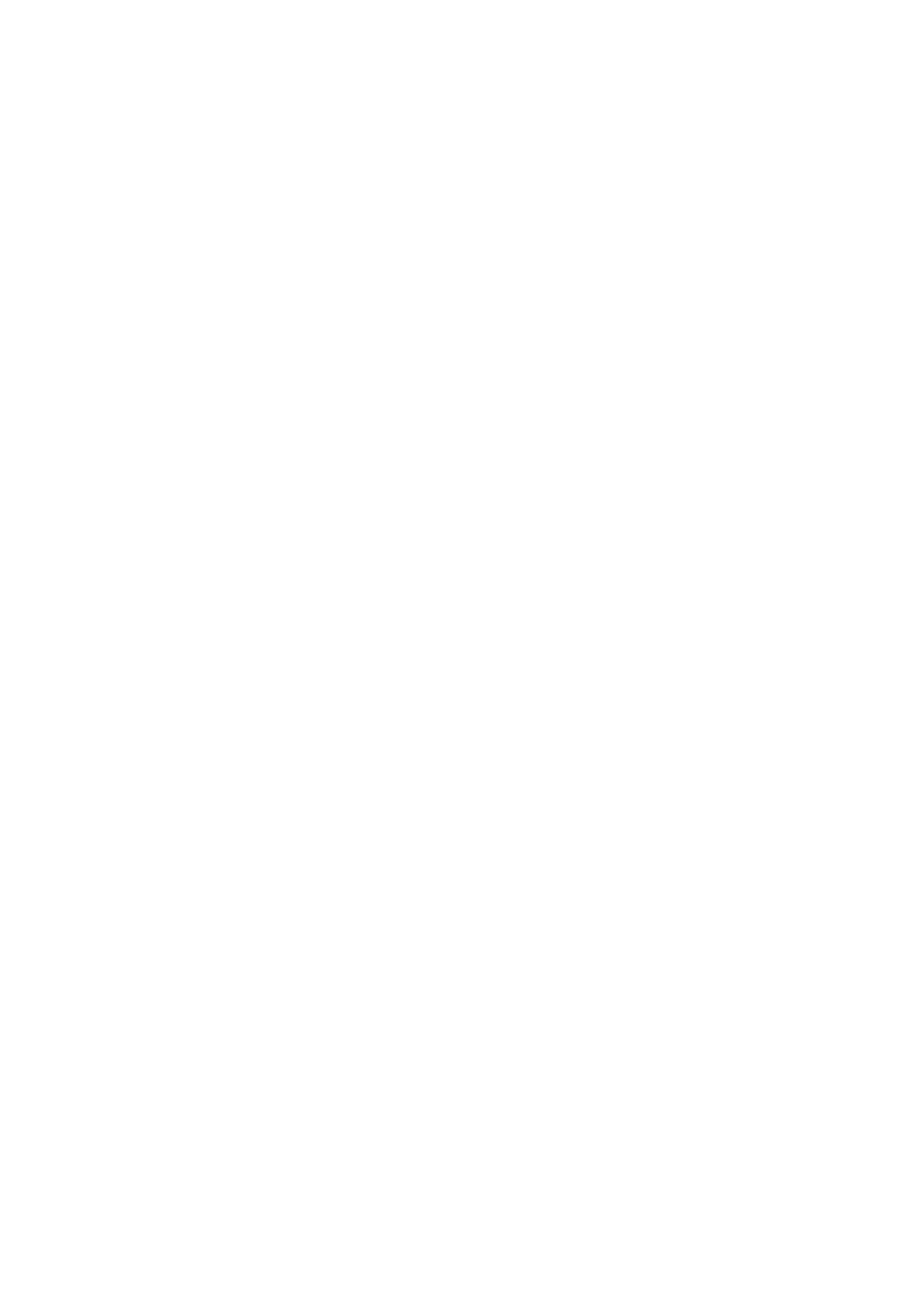## **Chapter 1**

## **Growing WA through Innovation**

#### *Growing WA through Innovation*

 $1.1$  In June 2016 the Economics and Industry Standing Committee (the Committee) tabled its report, *Growing WA through Innovation: The Western Australian Government's role in fostering innovation to expand and diversify the economy*. This report was the result of a twelve‐month Inquiry that focused on:

what drives innovation;

- collaboration between government, universities and business;
- how research can lead to the development of new products, services and jobs;
- the challenges associated with financing and commercialising new technologies, products and services; and
- models of development by which technological and service innovation could be encouraged in Western Australia.
- 1.2 As *Growing WA through Innovation* acknowledged, the Committee approached the Inquiry from the uncontroversial position that innovation and an expanded and diversified state economy are desirable. This view was also supported by the evidence to the Inquiry.
- $1.3$  The Inquiry generated significant interest, attracting 46 submissions from a broad range of organisations, including state government agencies, professional associations such as trade unions and industry groups, universities, major corporations and small businesses. The Committee also received 58 briefings from organisations in Western Australia (WA) and other Australian jurisdictions, and held 30 public hearings.<sup>1</sup>

 $1 -$  A full list of the submissions, briefings and hearings for the Inquiry is contained in the appendices to: *Growing WA through Innovation: The Western Australian Government's role in fostering innovation to expand and diversify the economy*. Available at: http://www.parliament.wa.gov.au/Parliament/commit.nsf/(Report+Lookup+by+Com+ID)/F0D11 EBF044B3B4B48257FE20005D8E2/\$file/20160630%20EISC%20Report%207.pdf.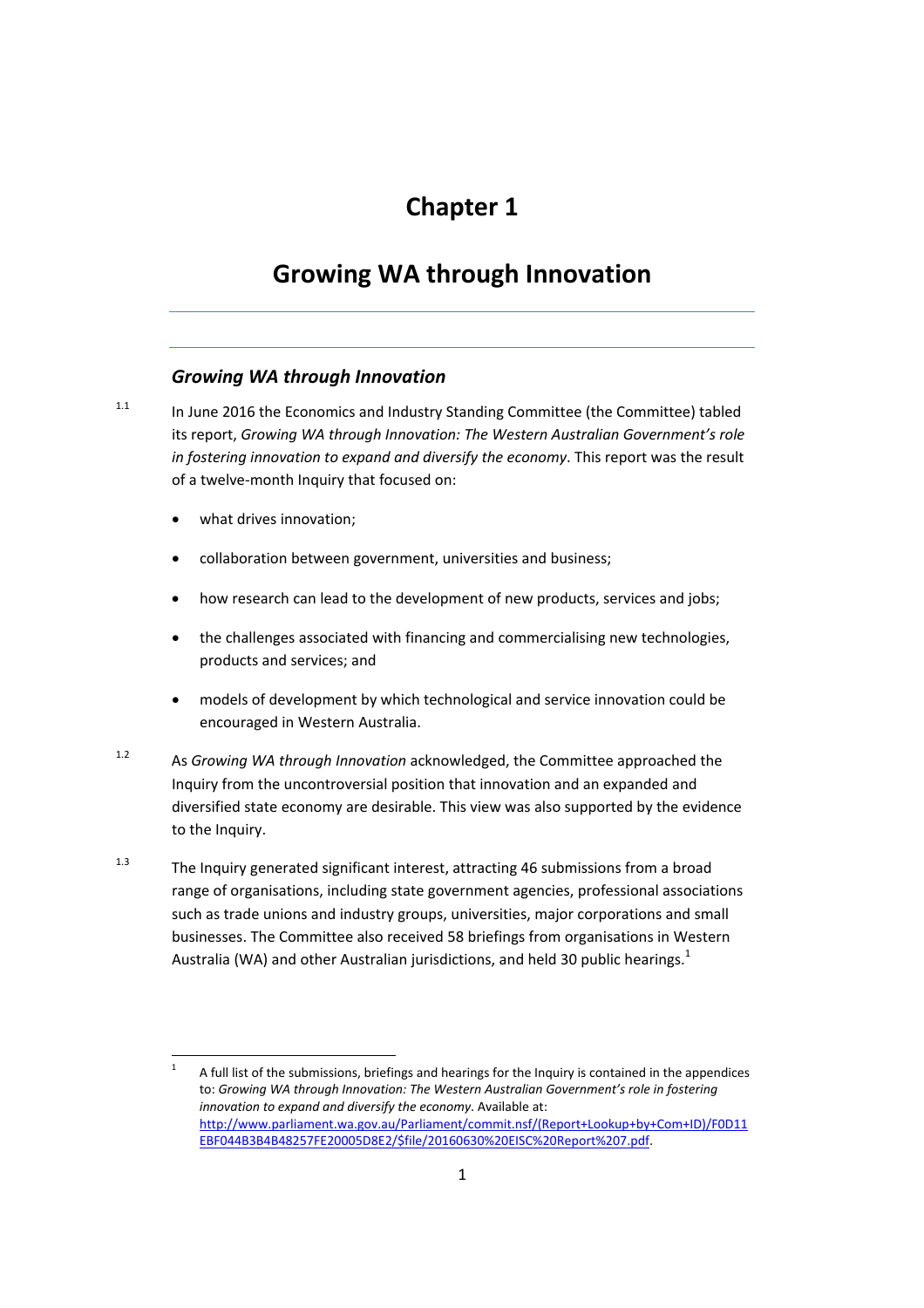Chapter 1

- $1.4$  Based on this evidence, the Committee aimed to provide a set of recommendations that were not only practical, but also achievable by the Western Australian Government with a relatively modest public investment.
- $1.5$  Two main factors guided the Committee in this determination. First, in recent years there has been large number of federal government reports, reviews, information papers and policy statements recognising the importance of innovation. At the time the Committee resolved to undertake this Inquiry, there was also a federal parliamentary committee inquiry underway examining the structure and performance of Australia's national innovation system. It was important that the Committee investigated what could be done at a state level to foster innovation in WA to allow it to provide state‐ based practical recommendations.
- $1.6$  Second, it was the Committee's view that, given the state's current economic circumstances, recommendations requiring significant public funding were not likely to be accepted or actioned by government. To make such recommendations risked producing just another report on the need for innovation, something the Committee was at pains to avoid.
- $1.7$  Overall, the Committee's report made 32 findings and 18 recommendations about what the Western Australian Government can actually do to promote innovation in WA.
- $1.8$  In accordance with the Legislative Assembly's Standing Order 277(1), the Committee directed the appropriate Ministers to report to the Assembly as to that action, if any, the government proposed to take with respect to the Committee's recommendations. The government response is due to be provided by the end of September 2016.<sup>2</sup>

#### **The** *Growing WA through Innovation* **Forum**

- $1.9$  Through this Inquiry the Committee developed a high level of awareness of the importance of innovation to the state's economic future, what work was being undertaken in WA and what more the government could do to assist and, just as importantly, not stand in the way of innovation. This allowed the Committee, comprised of Liberal, National and Labor members, to produce a consensus report, with members being unanimous in their views on what steps need to be taken.
- <sup>1.10</sup> The submissions to the Inquiry and the Committee's site visits clearly demonstrated not only the amount and quality of the research and development work being undertaken in WA, but also the passion and dedication of the stakeholders in WA's innovation economy.

 <sup>2</sup> As the Legislative Assembly is not sitting at the end of September, the government response is expected to be tabled during the first sitting week in October.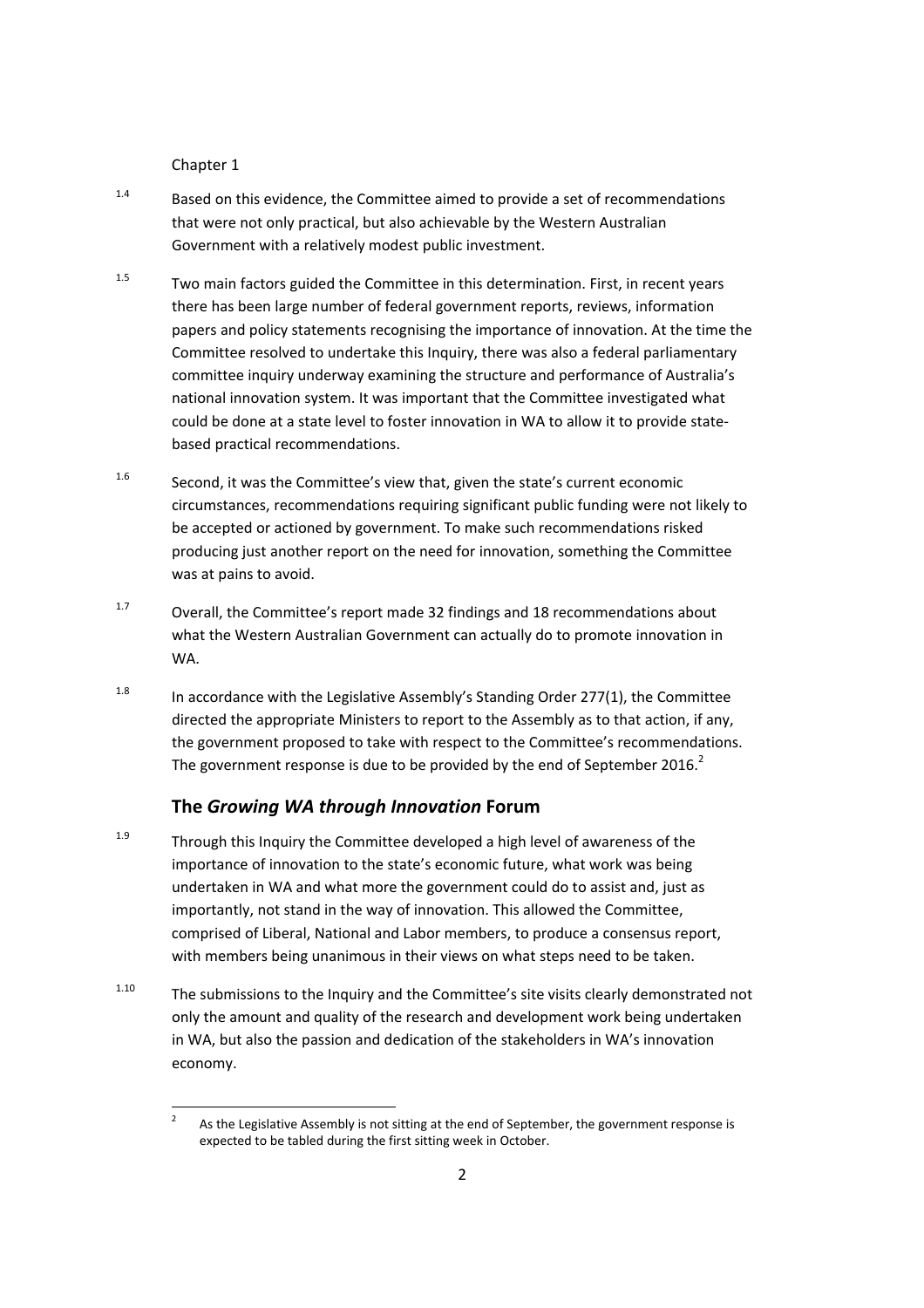- $1.11$  In light of these two factors, the Committee determined to hold a forum for stakeholders to allow members to speak to the report and its findings and recommendations, and to allow participants to make comment and ask questions.
- $1.12$  The forum was held on Wednesday 17 August 2016 and the Committee gratefully acknowledges the assistance provided by the Department of Commerce and Technology Park Bentley in providing the theatre at the Technology Park Function Centre for the event.
- $1.13$  The forum was well attended by a range of people, including representatives from large and small businesses, universities, professional associations and state, federal and local government agencies, as well as members of the Western Australian parliament.
- $1.14$  The Committee was congratulated on undertaking the Inquiry and received very positive comments in relation to the report. Questions largely focussed on the next steps to be taken to implement the Committee's recommendations. The provided an excellent opportunity for the Committee to explain the differences between a government and a parliamentary committee, and the process involved in getting a ministerial response to the Committee's recommendations. It also allowed members to reiterate the purpose in providing practical and relatively low cost recommendations to government.
- <sup>1.15</sup> Following the forum, the Committee was congratulated on holding the forum and taking the time to explain its work. The Committee was advised that the forum was a great concept and of great value to those who attended. The Committee also found great value in speaking to its report and to those who had contributed to the Inquiry.
- 1.16 While the Committee understands that such a forum would not be appropriate for all committees or for all inquiries, in light of this positive feedback, the Committee encourages other parliamentary committees to consider holding similar events. Not only would this be beneficial to the committees involved, it would provide a valuable opportunity for extended community engagement by parliament in relation to the work of its committees.

an Blaying

MR I.C. BLAYNEY, MLA **CHAIRMAN**